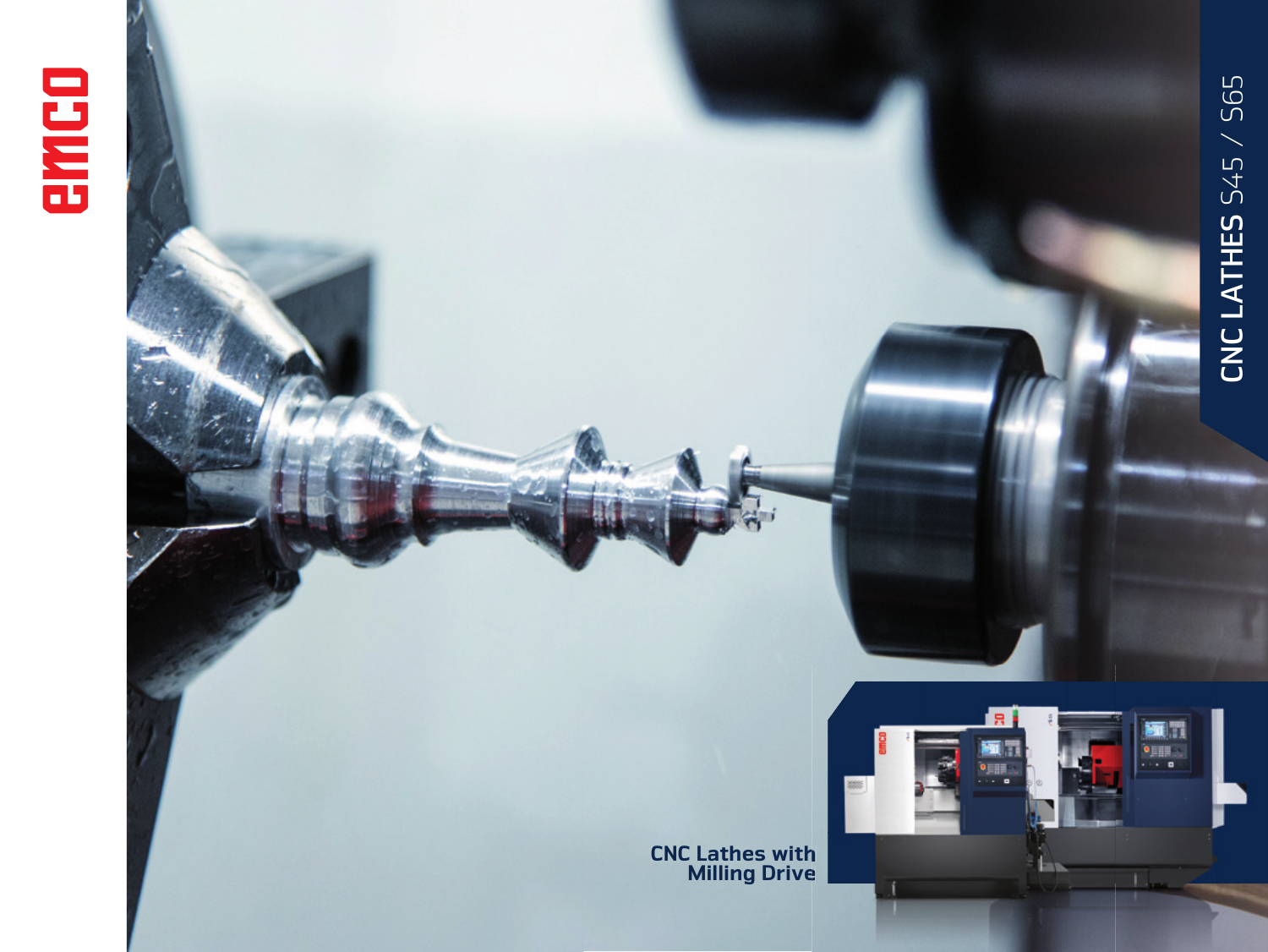EUROPEAN CUTTING-EDGE TECHNOLOGY AT BEST PRICES

# $\sqrt{565}$  AND S45 – SPECIAL EDITION – MANUFACTURING MEDIUM-SIZED WORKPIECES USING EUROPEAN CUTTING-EDGE TECHNOLOGY

**Alternatively available with or without tailstock including up to 6 (S45) or 12 (S65) driven tools. As regards the control, you may choose between Sinumerik 828D and Fanuc Series 0i.**

## **S45 UNIVERSAL PRECISION TURNING CENTER**

The compact CNC lathe with turn-mill turret is predestined for processing bar parts with a diameter of up to 65 mm and chuck parts of up to 310 mm. The main spindle features speeds of up to 4200 rpm and a main drive power of 18 kW. For shaft machining the machine is also available with an automatic tailstock. With an optimal<br>accessibility the machine offers best conditions for the production of small lot sizes.

The compact CNC lathe with turn-mill turret is predestined for processing bar parts with a diameter of up to 45 mm and chuck parts of up to 220 mm. The main spindle features speeds of up to 6300 rpm and a main drive power of 11 kW. For shaft machining the machine is also available with an automatic tailstock. With an optimal accessibility the machine offers best accessibility the machine offers best conditions for the production of small lot sizes. conditions for the production of small lot sizes.

### **S65 UNIVERSAL PRECISION TURNING CENTER**

- / Extremely solid machine bed, highest thermostability
- / Top processing precision
- / State-of-the-art control technology with Sinumerik 828D or Fanuc Oi TD with ShopTurn and ManualGuide i
- / Made in the Heart of Europe